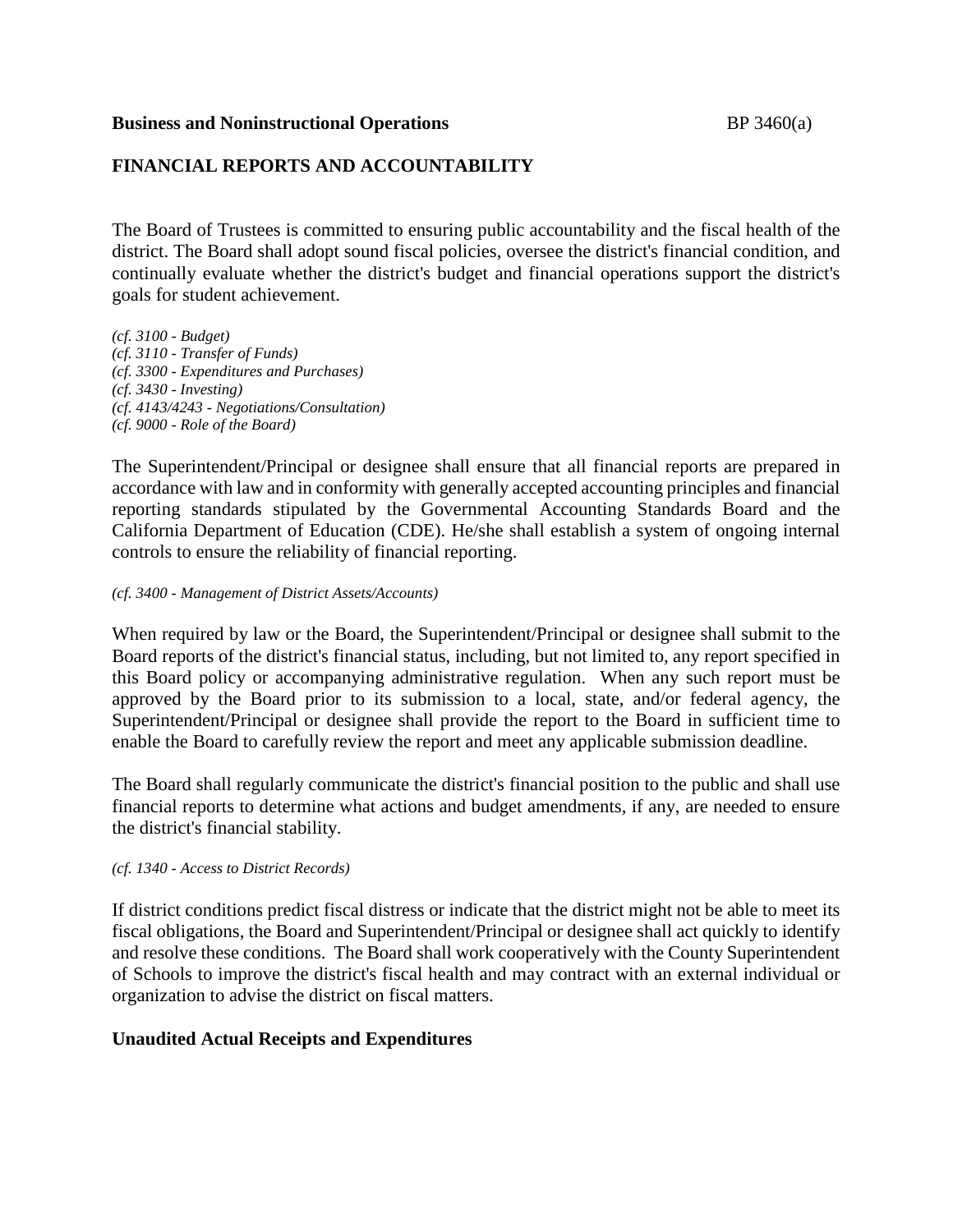On or before September 15, the Board shall approve and file with the County Superintendent a statement of the district's unaudited actual receipts and expenditures for the preceding fiscal

## BP 3460(b)

# **FINANCIAL REPORTS AND ACCOUNTABILITY** (continued)

year. The Superintendent/Principal or designee shall prepare this statement using the state's standardized account code structure (SACS) as prescribed by the Superintendent of Public Instruction (SPI). (Education Code 42100)

## **Gann Appropriations Limit Resolution**

On or before September 15, the Board shall adopt a resolution identifying, pursuant to Government Code 7900-7914, the district's estimated appropriations limit for the current fiscal year and the actual appropriations limit for the preceding fiscal year. Documentation used to identify these limits shall be made available to the public on the day of the Board meeting. (Education Code 42132; Government Code 7910)

*(cf. 9322 - Agenda/Meeting Materials)*

### **Interim Reports/Certification of Ability to Meet Fiscal Obligations**

The Superintendent/Principal or designee shall submit two interim fiscal reports to the Board, the first report covering the district's financial and budgetary status for the period ending October 31 and the second report covering the period ending January 31. The reports and supporting data shall be made available by the district for public review. (Education Code 42130)

Within 45 days after the close of the period reported, the Board shall approve the interim report and certify, on the basis of the interim report and any additional financial information known by the Board, whether the district will be able to meet its fiscal obligations for the remainder of the fiscal year and, based on current forecasts, for the two subsequent fiscal years. The certification shall be classified as one of the following: (Education Code 42130, 42131)

- 1. "Positive certification" indicating that the district will meet its financial obligations for the current fiscal year and two subsequent fiscal years
- 2. "Qualified certification" indicating that the district may not meet its financial obligations for the current fiscal year or two subsequent fiscal years
- 3. "Negative certification" indicating that the district will be unable to meet its financial obligations for the remainder of the fiscal year or the subsequent fiscal year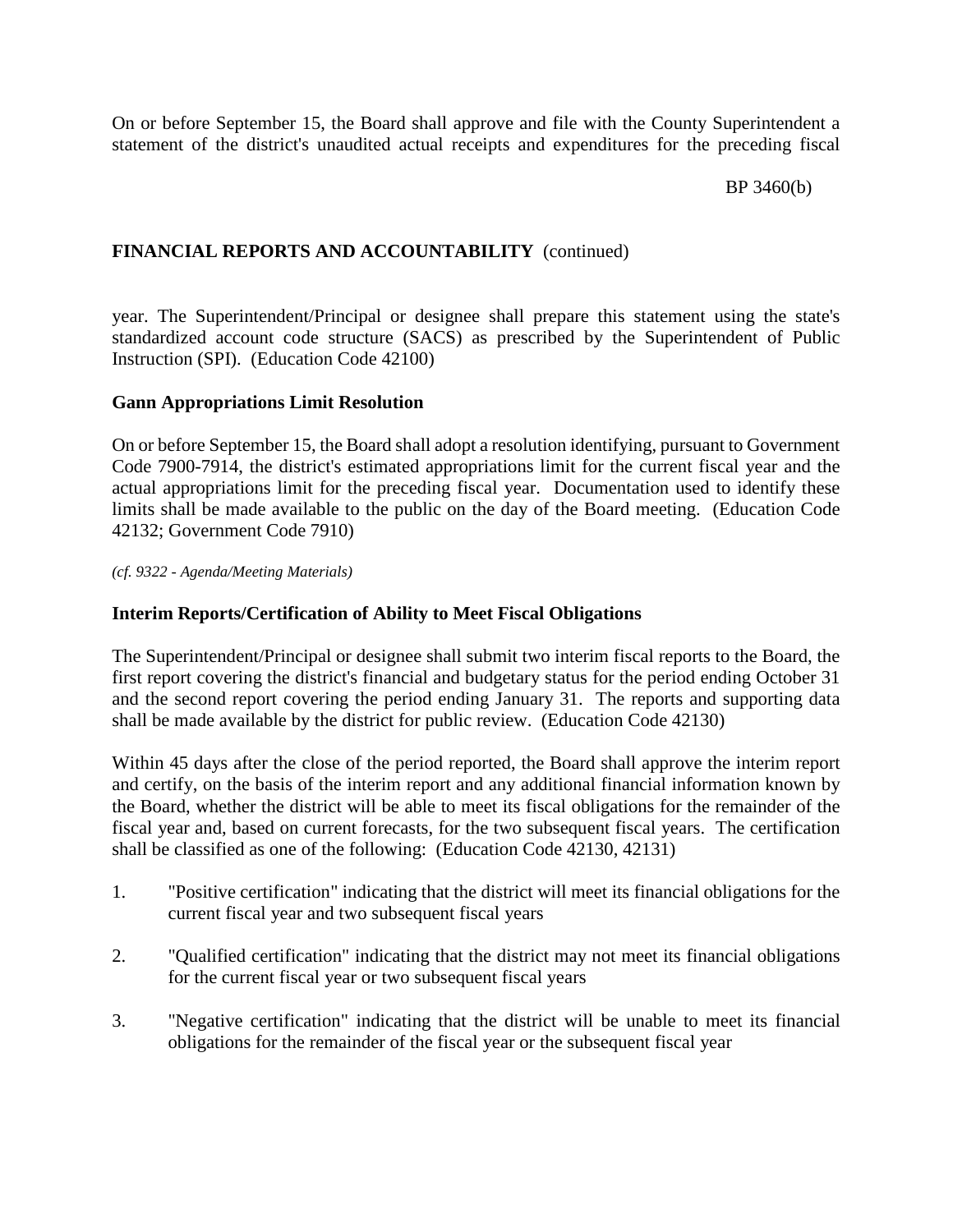The Superintendent/Principal or designee shall submit a copy of each interim report and certification to the County Superintendent using the state's SACS software, as prescribed by the SPI. (Education Code 42130, 42131)

# BP 3460(c)

# **FINANCIAL REPORTS AND ACCOUNTABILITY** (continued)

If the district's certification is subsequently changed by the County Superintendent from a positive to a qualified or negative certification, or from a qualified to a negative certification, the Board may appeal the decision to the SPI within five days of receiving the notice of change. (Education Code 42131)

Whenever the district receives a qualified or negative certification from the Board or the County Superintendent, the Superintendent/Principal or designee shall cooperate in the implementation of any remedial actions taken or prescribed by the County Superintendent under the authority granted to him/her pursuant to Education Code 42131.

If the second interim report is accompanied by a qualified or negative certification, the Board shall, no later than June 1, provide to the County Superintendent, the State Controller, and the SPI a financial statement as of April 30 ("third interim report") that projects the district's fund and cash balances through June 30. (Education Code 42131)

At any time during the year when the County Superintendent conducts a comprehensive review of the district's financial and budgetary conditions after he/she has determined that the district's budget does not comply with state criteria and standards for fiscal stability, the Board shall review the County Superintendent's recommendations at a public Board meeting. Within 15 days of receiving the report, the district shall notify the County Superintendent and the SPI of its proposed actions on the recommendation. (Education Code 42637)

## **Audit Report**

By April 1 of each year, the Board shall provide for an annual audit of the district's books and accounts. (Education Code 41020)

To conduct the audit, the Board shall select a certified public accountant or public accountant licensed by the State Board of Accountancy from among those deemed qualified by the State Controller. (Education Code 41020, 41020.5)

The Board shall not select any public accounting firm to provide audit services if the lead or coordinating audit partner having primary responsibility for the audit, or the audit partner responsible for reviewing the audit, has performed audit services for the district in each of the six previous fiscal years. (Education Code 41020)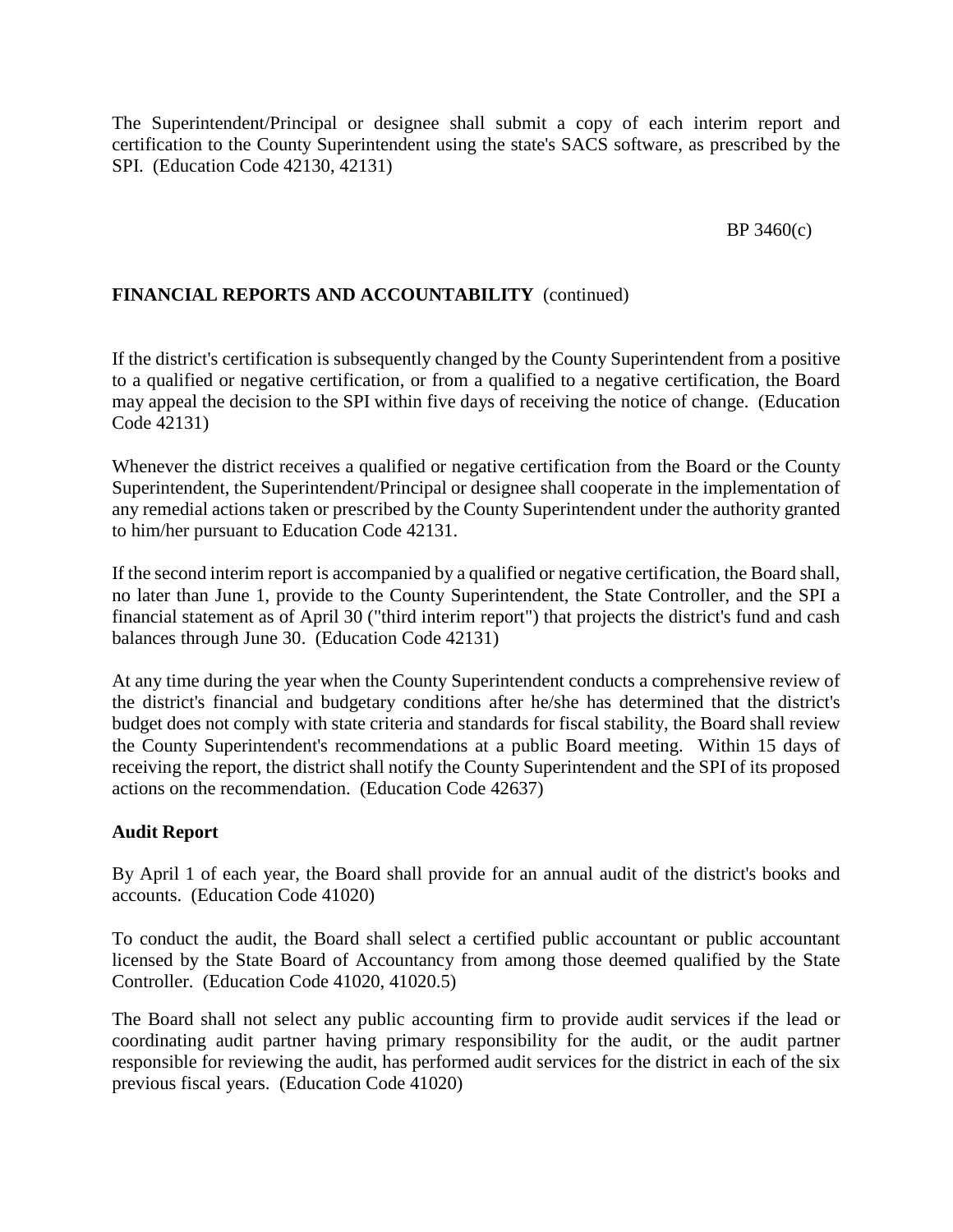No later than December 15, the report of the audit for the preceding fiscal year shall be filed with the County Superintendent, the CDE, and the State Controller. (Education Code 41020)

Prior to December 15 whenever possible, but in no case later than January 31, the Board shall review, at an open meeting, the annual district audit for the prior year, any audit exceptions identified in that audit, the recommendations or findings of any management letter issued by the auditor, and any description of correction or plans to correct any exceptions or any issue raised in a management letter. (Education Code 41020.3)

### BP 3460(d)

# **FINANCIAL REPORTS AND ACCOUNTABILITY** (continued)

The Board shall have an opportunity at the meeting to ask questions of the auditor and request further information about the audit findings.

## **Audit Committee**

The Board may appoint an audit committee composed of staff knowledgeable about fiscal matters, other staff, and representatives of the community.

*(cf. 1220 - Citizen Advisory Committees) (cf. 9130 - Board Committees) (cf. 9140 - Board Representatives)*

The committee shall serve in an advisory capacity and may:

- 1. Make recommendations regarding the selection of the external independent auditor in accordance with Education Code 41020 and 41020.5
- 2. Review the plan for the audit process with the independent auditor to determine the adequacy of the nature, scope, and timetable of the audit
- 3. Review the results of the audit and participate with the independent auditor and management in preparing final recommendations and responses
- 4. Participate with the independent auditor in presenting the audit report to the Board
- 5. Review Board policies and administrative regulations to recommend any revisions needed to ensure effective financial reporting
- 6. Provide input on the effectiveness of the independent auditor
- 7. Periodically report to the Board regarding the status of previous audit recommendations for improving the accounting and internal control systems

*Legal Reference: (see next page)*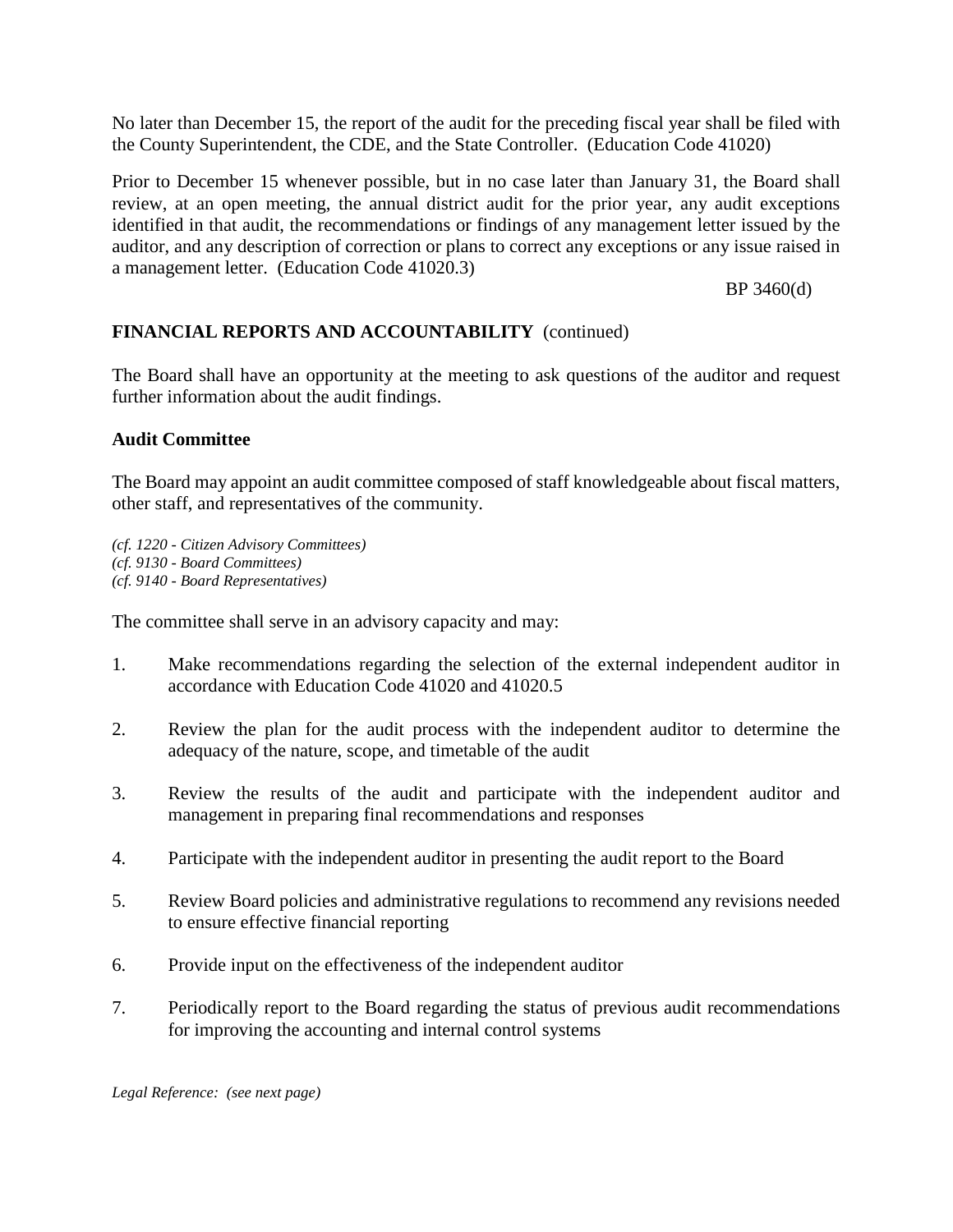*Legal Reference:*

*EDUCATION CODE 1240 Duties of county superintendent of schools 14500-14508 Financial and compliance audits 17150-17150.1 Public disclosure of non-voter-approved debt 17170-17199.5 California School Finance Authority 33127 Standards and criteria for local budgets and expenditures 33128 Standards and criteria; inclusions 33129 Standards and criteria; use by local agencies 35035 Powers and duties of superintendent 41010-41023 Accounting system 41326 Emergency apportionment 41344 Repayment of apportionment significant audit exceptions 41344.1 Appeals of audit findings 41455 Examination of financial problems of local districts 42100-42105 Requirement to prepare and file annual statement 42120-42129 Budget requirements 42130-42134 Financial reports and certifications 42140-42142 Public disclosure of fiscal obligations 42637 County superintendent review of district's financial and budgetary conditions 42652 Revocation or suspension of warrant authority 48300-48316 Student attendance alternatives 52060-52077 Local control and accountability plan GOVERNMENT CODE 3540.2 School district; qualified or negative certification; proposed agreement review and comment 7900-7914 Appropriations limit 16429.1 Local agency investment fund 53646 Reports of investment policy and compliance CODE OF FEDERAL REGULATIONS, TITLE 2 200.0 - 200.521 Federal uniform grant guidance CODE OF REGULATIONS, TITLE 5 15060 Standardized account code structure 15070 Submission of reports using standardized account code structure 15440-15451 Criteria and standards for school district budgets 15453-15464 Criteria and standards for school district interim reports 19810-19816.1 Audits UNITED STATES CODE, TITLE 31 7501- 7507 Single audits of federal program funds*

*Management Resources:*

*CALIFORNIA DEPARTMENT OF EDUCATION COMMUNICATIONS New Financial Reporting Requirements for Postemployment Benefits Other than Pensions, February 26, 2007 Audit Resolution Process: Repayment Plans, December 8, 2000 FISCAL CRISIS AND MANAGEMENT ASSISTANCE TEAM PUBLICATIONS Fiscal Oversight Guide for AB 1200, AB 2756 and Subsequent Related Legislation, September 2006*

*Management Resources continued: (see next page)*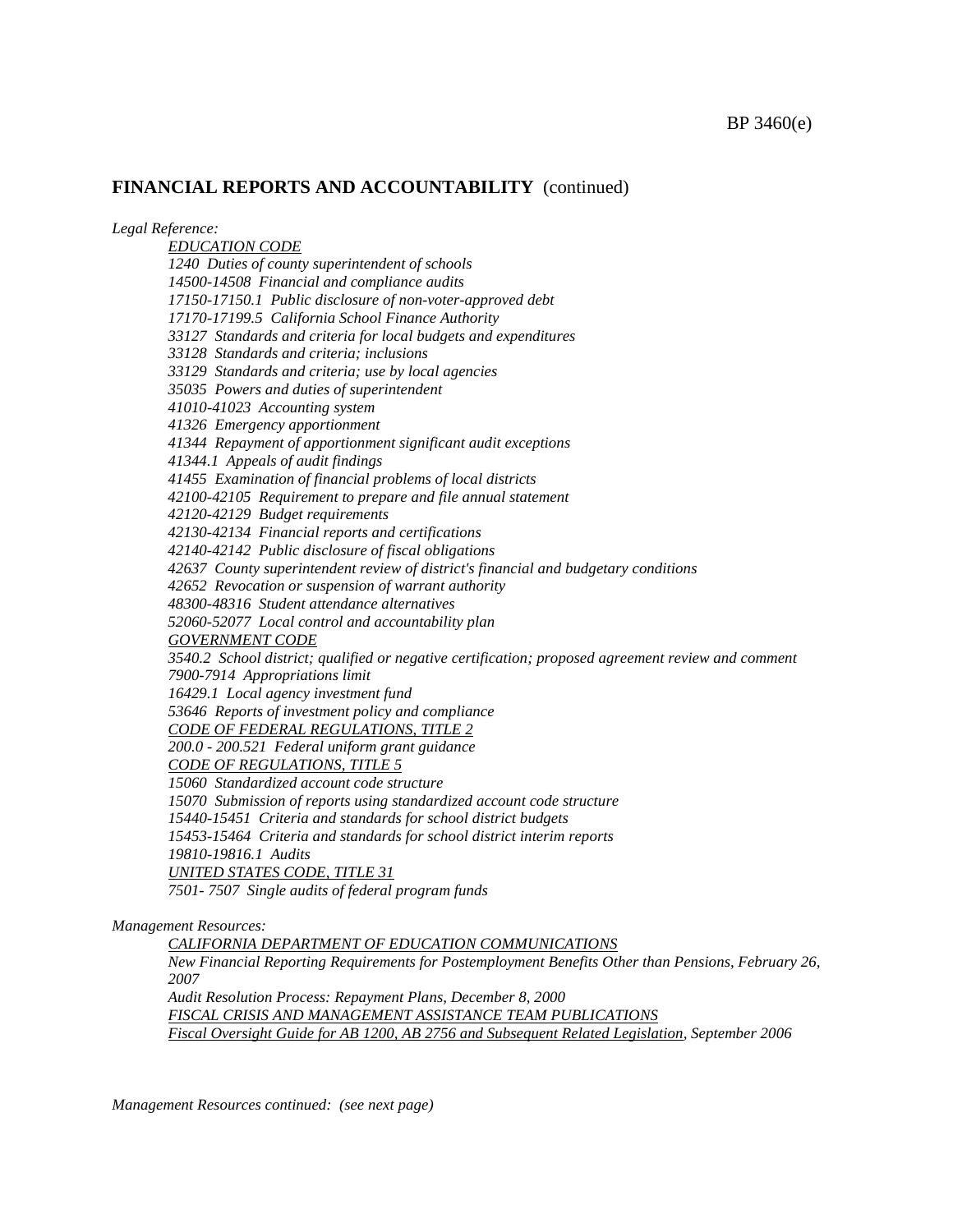#### *Management Resources: (continued)*

*GOVERNMENTAL ACCOUNTING STANDARDS BOARD STATEMENTS*

*Statement 75, Accounting and Financial Reporting by Employers for Post-employment Benefits Other Than Pensions, June 2015 Statement 54, Fund Balance Reporting and Governmental Fund Type Definitions, March 2009 Statement 34, Basic Financial Statements and Management's Discussion and Analysis - For State and Local Governments, June 1999 STATE CONTROLLER PUBLICATIONS Standards and Procedures for Audits of California K-12 Local Educational Agencies (annual publication) U.S. GOVERNMENT ACCOUNTABILITY OFFICE AND PRESIDENT'S COUNCIL ON INTEGRITY AND EFFICIENCY (PCIE) PUBLICATIONS Government Auditing Standards, 2011 Financial Audit Manual, revised 2008 WEB SITES CSBA: http://www.csba.org California Association of School Business Officials: http://www.casbo.org California County Superintendents Educational Services Association: http://www.ccsesa.org California Department of Education, Finance and Grants: http://www.cde.ca.gov/fg Education Audit Appeals Panel: http://www.eaap.ca.gov Fiscal Crisis and Management Assistance Team: http://www.fcmat.org Governmental Accounting Standards Board: http://www.gasb.org School Services of California: http://www.sscal.com State Controller's Office: http://www.sco.ca.gov U.S. Government Accountability Office: http://www.gao.gov*

*U.S. Office of Management and Budget: http://www.whitehouse.gov/omb*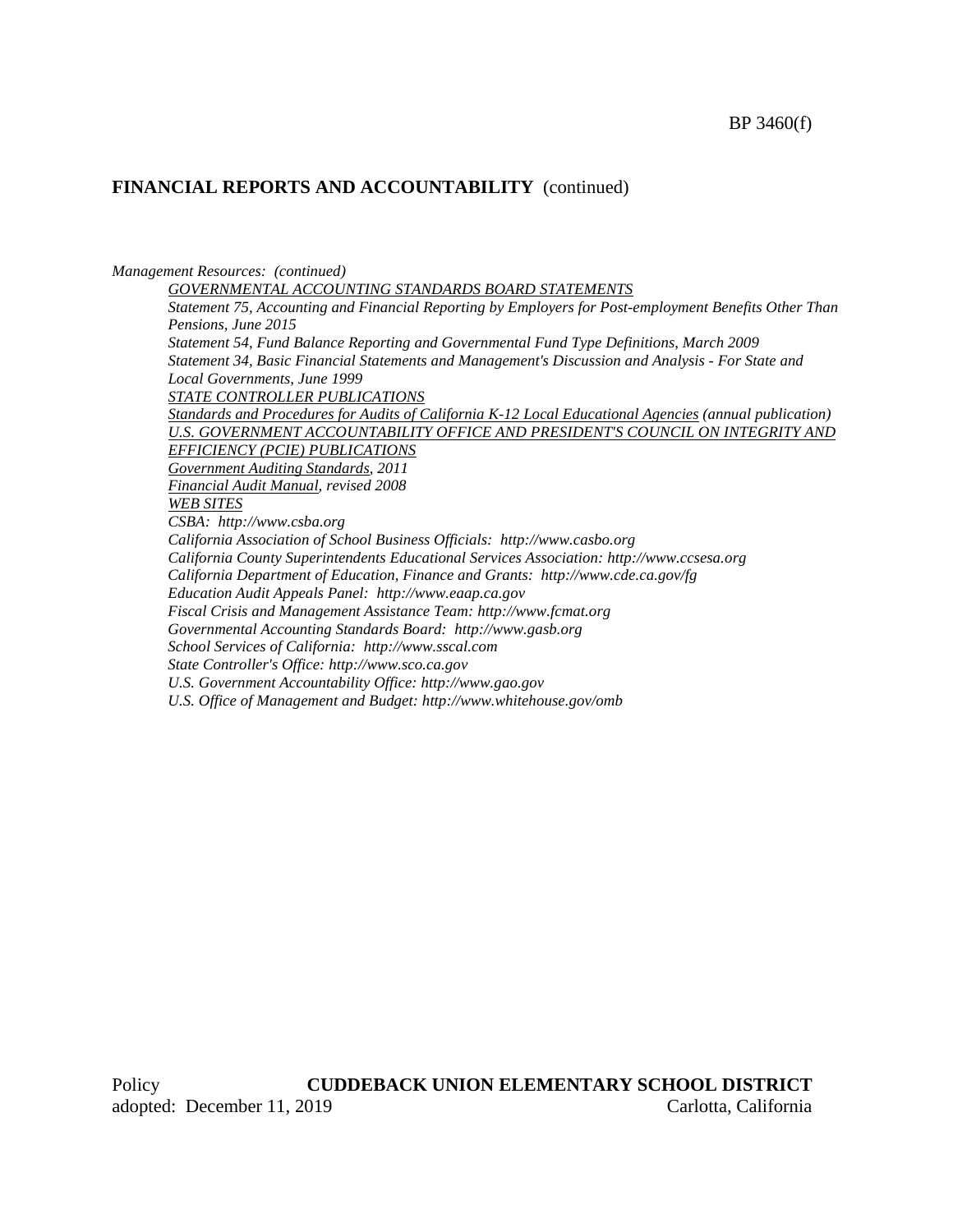### **Business and Noninstructional Operations** AR 3460(a)

# **FINANCIAL REPORTS AND ACCOUNTABILITY**

## **Interim Reports**

Each interim fiscal report developed pursuant to Education Code 42130 shall include an assessment of the district budget as revised to reflect current information regarding the adopted state budget, district property tax revenues, if any, and ending balances for the preceding fiscal year. (Education Code 42130, 42131)

The interim reports shall be based on State Board of Education (SBE) criteria and standards which address fund and cash balances, reserves, deficit spending, estimation of average daily attendance (ADA), projected enrollment, ratio of ADA to enrollment, projected local control funding formula (LCFF) revenue, salaries and benefits, other revenues and expenditures, and facilities maintenance. For purposes of assessing projections of LCFF revenue, the first interim report shall be compared to the adopted district budget, and the second interim report shall be compared to the projections in the first interim report. (Education Code 42130; 5 CCR 15453-15464)

*(cf. 3100 - Budget) (cf. 3220.1 - Lottery Funds) (cf. 3300 - Expenditures and Purchases) (cf. 3314 - Payment for Goods and Services)*

The report shall also provide supplemental information regarding contingent liabilities, use of onetime revenues for ongoing expenditures, contingent revenues, contributions (i.e., projected contributions from unrestricted general fund resources to restricted general fund resources, projected transfers to or from the general fund to cover operating deficits in the general fund or any other fund, and capital project cost overruns that may impact the general fund budget), longterm commitments, unfunded liabilities, temporary interfund borrowings, the status of labor agreements, and the status of other funds. (Education Code 42130; 5 CCR 15453, 15464)

*(cf. 3110 - Transfer of Funds)*

## **Audit Report**

The Superintendent/Principal or designee shall establish a timetable for the completion and review of the annual audit within the deadlines established by law.

The Superintendent/Principal or designee shall provide the necessary financial records and cooperate with the auditor selected by the Board of Trustees to ensure that the audit report contains all information required by law and the Governmental Accounting Standards Board (GASB).

The audit shall include an audit of income and expenditures by source of funds for all funds of the district, including the student body and cafeteria funds and accounts, state and federal grant funds, and any other funds under the control or jurisdiction of the district, as well as an audit of student attendance procedures. The audit shall also include a determination of whether LCFF funds were expended in accordance with the district's local control and accountability plan or an approved annual update of the plan. (Education Code 41020)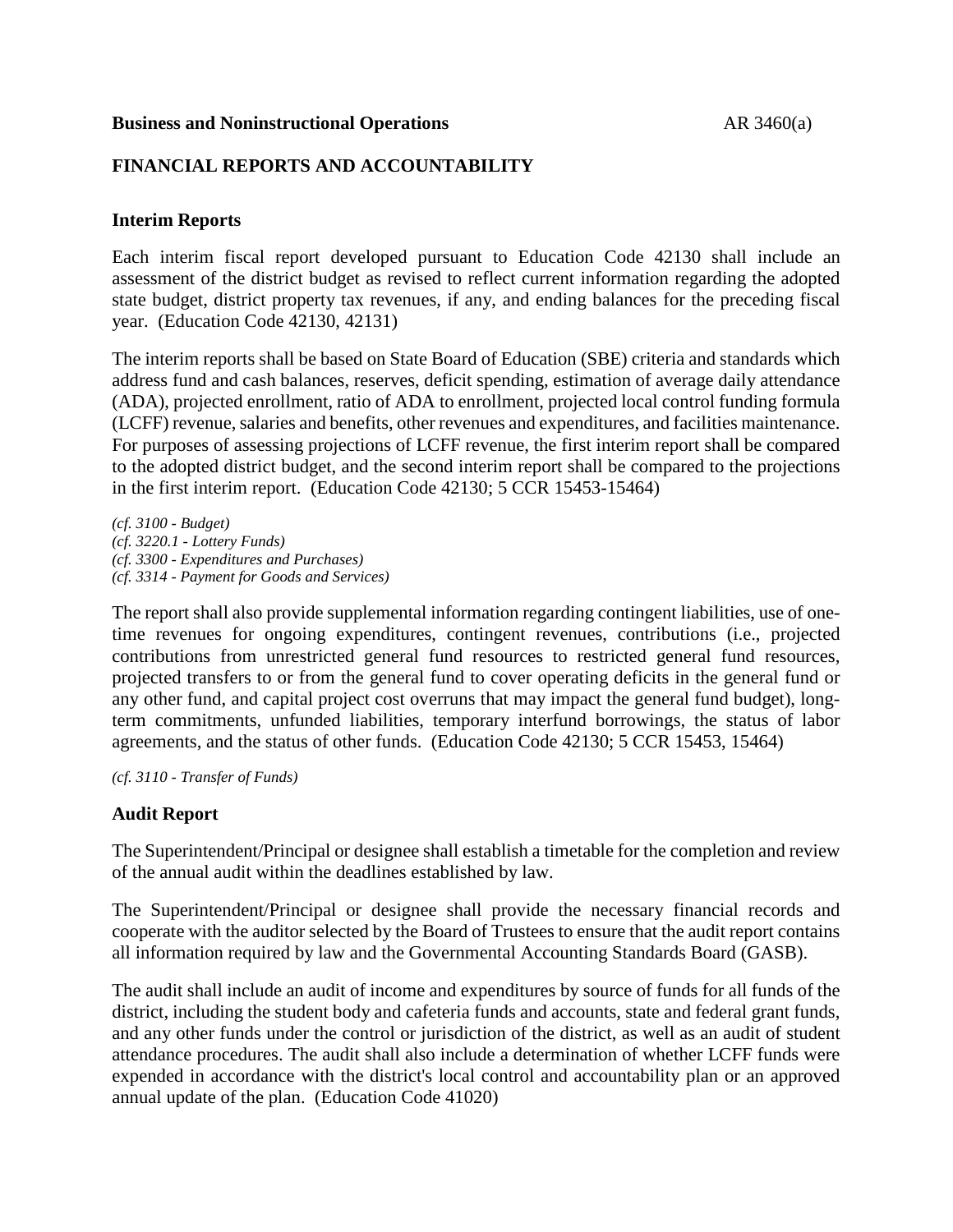*(cf. 0460 - Local Control and Accountability Plan) (cf. 3230 - Federal Grant Funds) (cf. 3430 - Investing) (cf. 3451 - Petty Cash Funds) (cf. 3452 - Student Activity Funds) (cf. 3551 - Food Service Operations/Cafeteria Fund)*

If an audit finding results in the district being required to repay an apportionment or pay a penalty, the district may appeal the finding to the Education Audit Appeals Panel by making an informal summary appeal within 30 days of receiving the final audit report or initiating a formal appeal within 60 days of receiving the report. (Education Code 41344, 41344.1)

While a public accounting firm is performing the audit of the district, it shall not provide any nonauditing, management, or other consulting services for the district except as provided in Government Auditing Standards, Amendment #3, published by the U.S. Government Accountability Office. (Education Code 41020)

## **Report on Expenditures of State Facilities Funds**

When the district participates in the school facilities program pursuant to Education Code 17070.10-17079.30, the Superintendent/Principal or designee shall annually report a detailed list of all expenditures of state facilities funds, including interest, and of the district's matching funds for completed projects until all such funds are expended. The report shall identify expenditures on a project-by-project basis, reflect completed projects that were reimbursed within that fiscal year, and clearly indicate the list of projects that have been completed. (Education Code 41024; 2 CCR 1859.104)

Audits of facilities projects shall be concluded within one year of project completion, and shall be included as part of the district's audit for the fiscal year in which the project is reported as completed. A project shall be deemed completed when any of the following conditions is met: (Education Code 41024; 2 CCR 1859.104)

- 1. When the notice of completion for the project has been filed, all outstanding invoices, claims, and change orders have been satisfied, and the facility is currently in use by the district
- 2. Three years from the date of the final fund release for an elementary school project
- 3. Four years from the date of the final fund release for a middle or high school project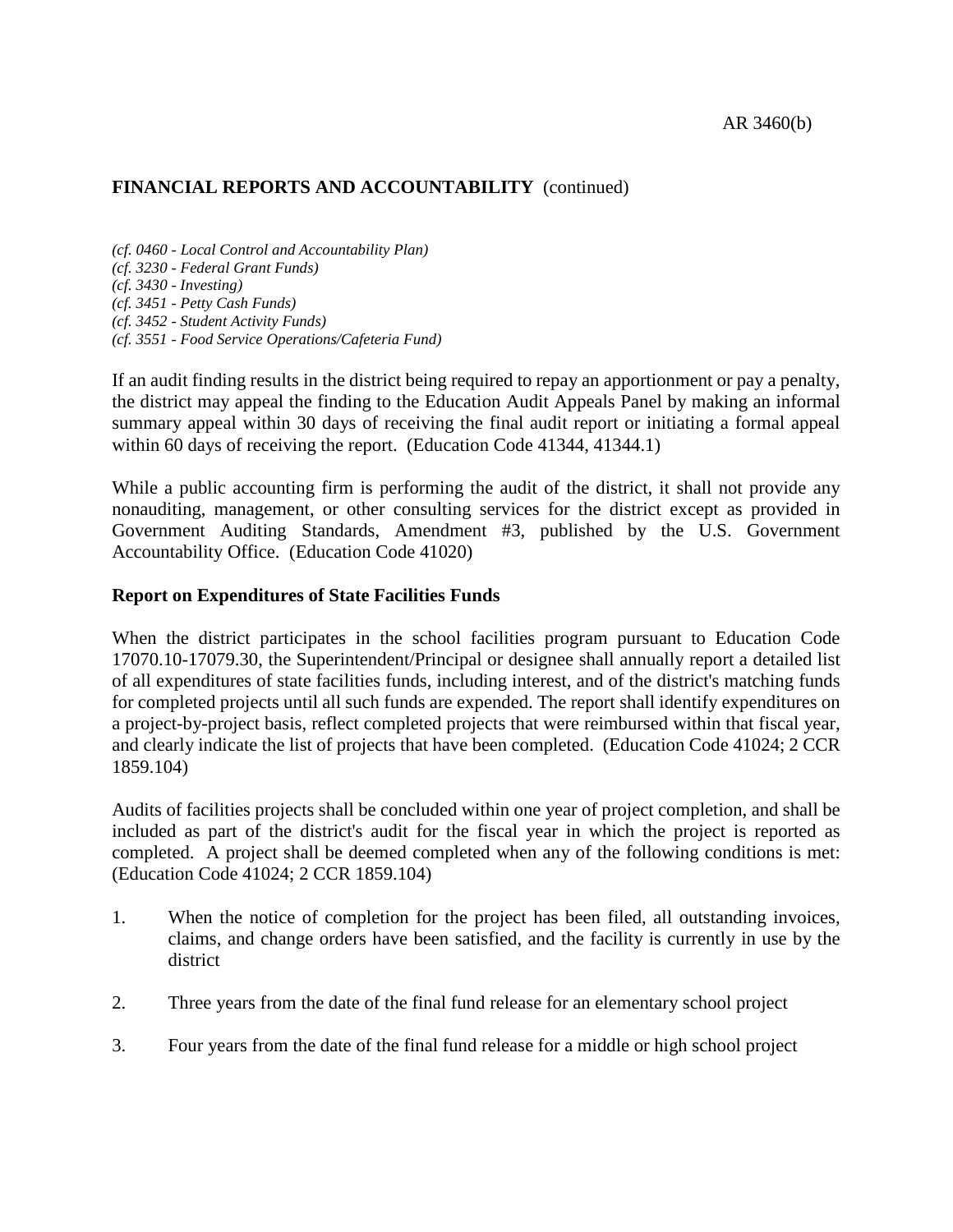# **Fund Balance**

In accordance with GASB Statement 54, external financial reports shall report fund balances in the general fund within the following classifications based on the relative strength of constraints placed on the purposes for which resources can be used:

- 1. Nonspendable fund balance, including amounts that are not expected to be converted to cash, such as resources that are not in a spendable form or are legally or contractually required to be maintained intact
- 2. Restricted fund balance, including amounts constrained to specific purposes by their providers or by law
- 3. Committed fund balance, including amounts constrained to specific purposes by the Board
- 4. Assigned fund balance, including amounts which the Board or its designee intends to use for a specific purpose
- 5. Unassigned fund balance, including amounts that are available for any purpose

## **Negative Balance Report**

Whenever the district reports a negative unrestricted fund balance or a negative cash balance in its annual budget or annual audit report, it shall include in the budget a statement that identifies the reasons for the negative unrestricted fund balance or negative cash balance and the steps that have been taken to ensure that the negative balance will not occur at the end of the current fiscal year. (Education Code 42127.5)

## **Non-Voter-Approved Debt Report**

Upon approval by the Board to proceed with the issuance of revenue bonds or any agreement for financing school construction pursuant to Education Code 17170-17199.5, the Superintendent/Principal or designee shall notify the County Superintendent of Schools and the county auditor. The Superintendent/Principal or designee shall provide the Board, the county auditor, the County Superintendent, and the public with related repayment schedules and evidence of the district's ability to repay the obligation. (Education Code 17150)

*(cf. 3470 - Debt Issuance and Management) (cf. 7214 - General Obligation Bonds)*